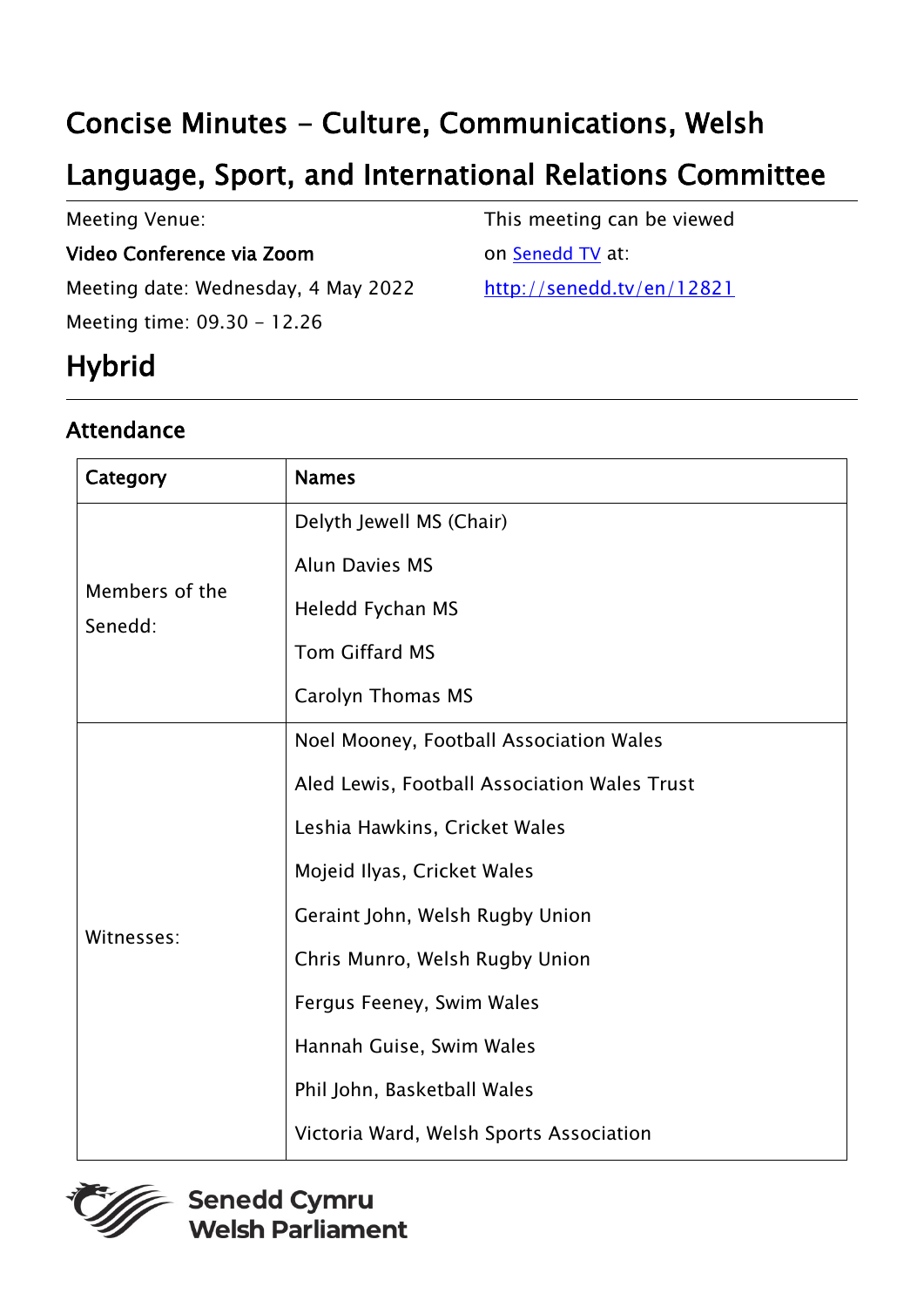|                  | Matthew Williams, Welsh Sports Association |
|------------------|--------------------------------------------|
| Committee Staff: | Lleu Williams (Clerk)                      |
|                  | Martha Da Gama Howells (Second Clerk)      |
|                  | Tanwen Summers (Deputy Clerk)              |
|                  | Rhun Davies (Researcher)                   |
|                  | Robin Wilkinson (Researcher)               |

### 1 Introductions, apologies, substitutions and declarations of interest

1.1 The Chair welcomed Members to the meeting of the Culture, Communications, Welsh Language, Sport, and International Relations Committee.

1.2 Apologies were received from Hefin David MS.

## 2 Inquiry into participation in sport in disadvantaged areas: Evidence session with sporting unions (1)

2.1 The Committee heard evidence from representatives of Football Association Wales; Cricket Wales; and Welsh Rugby Union.

2.2 All three organisations agreed to provide additional information regarding funding.

## 3 Inquiry into participation in sport in disadvantaged areas: Evidence session with sporting unions (2)

3.1 The Committee heard evidence from representatives of Swim Wales and Basketball Wales.

3.2 Basketball Wales agreed to share research it has commissioned into transport and accessibility issues.